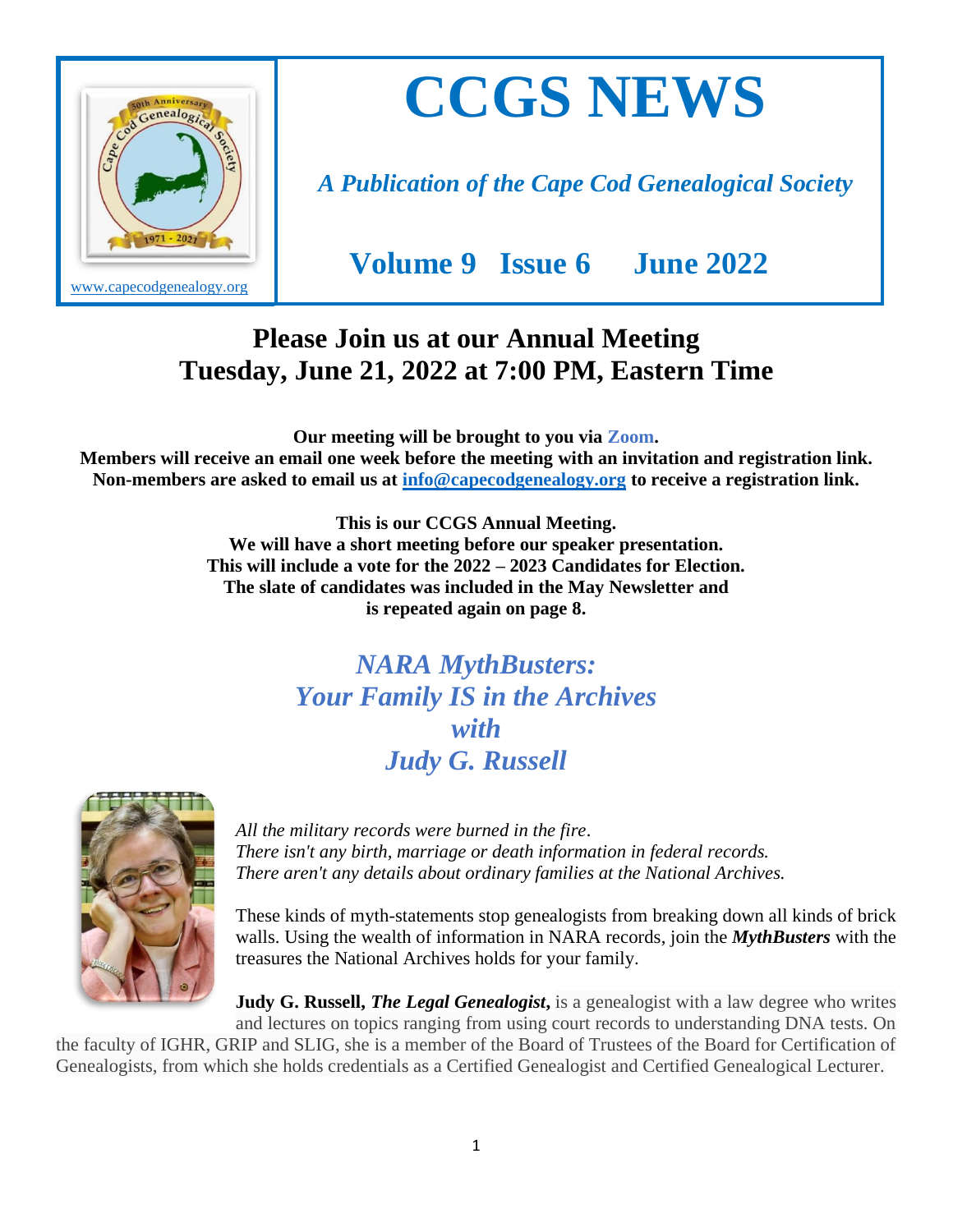# Message from the CCGS President, Walter Murphy

Summer is (almost) here! As I write this, it is Memorial Day, the sun is out, and I have had a great visit from my daughter and two granddaughters. Speaking of grandchildren, number six is due in July. I am looking forward to summer!



This month's Membership Meeting is CCGS's Annual Meeting where the Society's

Officers, Directors-at-Large, and Nominating Committee (whose terms are expiring) shall be elected. This year's slate of nominees – with pictures and bios – were in last month's Newsletter and can be seen again elsewhere in this Newsletter. The slate will be sent to each member at least ten calendar days before the vote at the June 21 meeting. So, please put this important meeting on your calendar and plan to attend.

As an added incentive, June's speaker is Judy Russell, the well-known author of *The Legal Genealogist* blog. Her topic is "NARA MythBusters: Your Family IS in the Archives." I am looking forward to that.

One of the officer positions that will be filled by this June's election is that of CCGS President. As a result, this is my last President's Message. My three-year term has been interesting to say the least; it was understandably dominated by COVID. There has not been an "in-person" board, membership, or SIG meeting since March 2020.

Another casualty was our planned recognition of the 400<sup>th</sup> Anniversary of the Pilgrims' Landing on Cape Cod (and elsewhere  $\circled{c}$ ). Rising to the occasion, many of us are now proficient in attending remote meetings through Zoom and similar platforms. The Society's operational and membership functions have continued and we have been able to effectively recognize the 50<sup>th</sup> Anniversary of our Society's founding, albeit in a modified fashion. (The 50<sup>th</sup> Anniversary Committee continues to meet and there are still items on the agenda.)

Importantly, our bylaws were recently re-written for the first time in six years; this brings us up-to-date with, among other things, all the technology changes that have taken place. Through it all, our membership has remained strong. Three years ago, we had 286 members; today we are still 267 strong.

I would be remiss if I did not mention two other important changes. Judy Needham is stepping down as Recording Secretary after four years. (Judy's position will be filled at June's election.) In addition, Pam Eaton's last issue as editor of the Newsletter will be the summer issue. I thank both of them for their support and help. (We *really* need a volunteer or two to assume Pam's Newsletter editor role.)

I have enjoyed the last three years. I appreciate the support I received from the Board and from the membership. This is not "good bye;" I am not going away. I will remain on the Board as Immediate Past President. I also expect to continue as leader of the DNA SIG and co-chair of the 50<sup>th</sup> Anniversary Committee.



Since April 2020, I have concluded President's Messages with a reminder to please stay *Safe* and stay *Healthy*. That request, of course, remains paramount. This time, however, I will sign off by saying …..

> *Thank you!* Walter [\(wgmgenealogy@gmail.com\)](mailto:wgmgenealogy@gmail.com)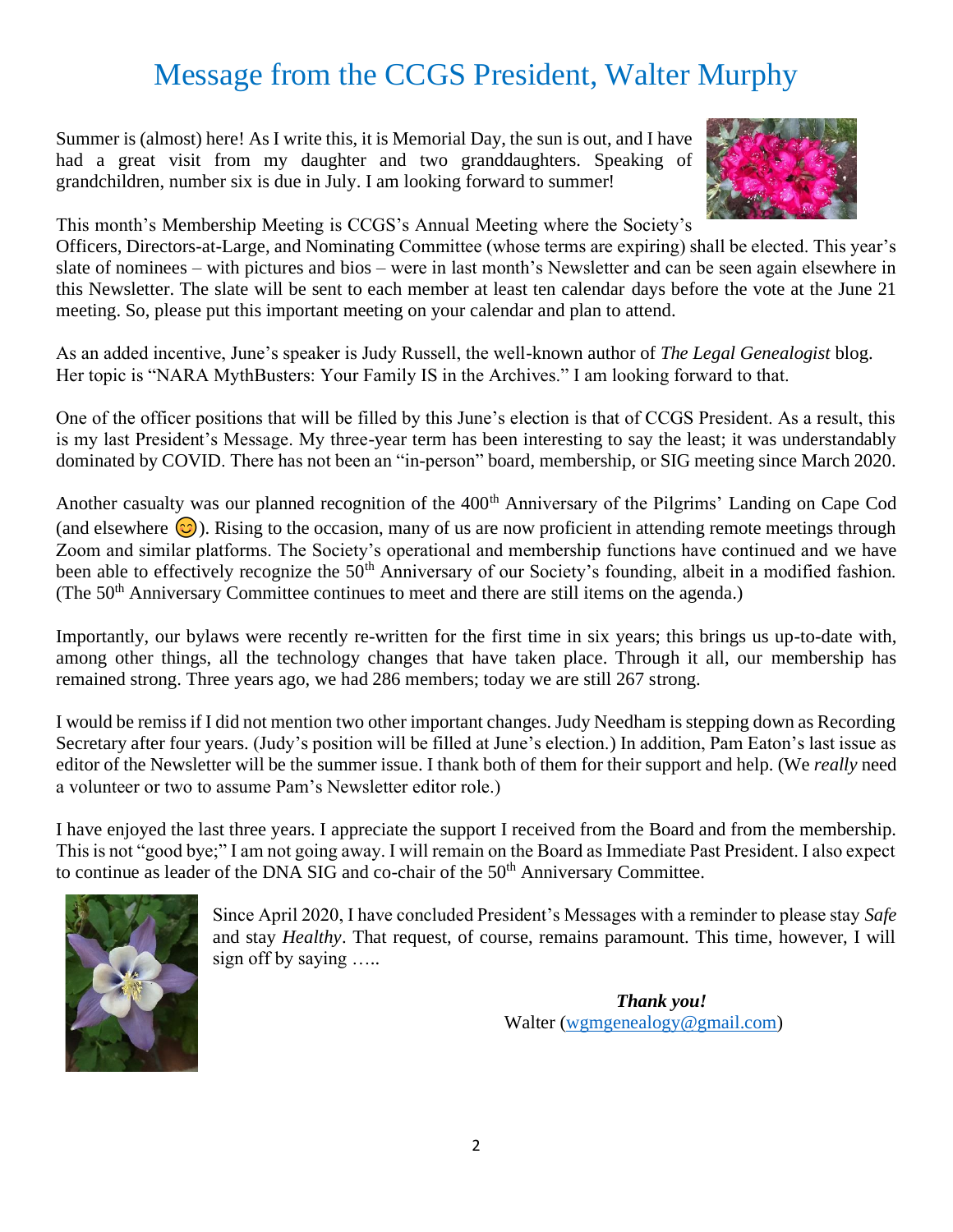#### **Cape Cod Genealogical Society Board of Directors 2021-2022**

Cape Cod Genealogical Society **David Martin Community** David Martin Education Education P.O. Box 1394 Judy Jones Membership P.O. Box 1394 Judy Jones Membership<br>
Harwich, MA 02645 Carolyn Weiss Publications<br>
Water Carolyn Weiss Publications<br>
Communications Communications [www.capecodgenealogy.org](http://www.capecodgenealogy.org/)

Kathy Kaldis Vice-President Judy Jones Director at Large Judy Needham Recording Secretary Pam Eaton Director at Large Bebe Brock Corresponding Secretary L. Ray Sears Director at Large Nancy Daniels **Treasurer** Treasurer Brian O'Donnell Director at Large

#### **OFFICERS DIRECTORS**

Walter Murphy **President** President Ralph Ryall **Immediate Past President** Ralph Ryall Immediate Past President

L. Ray Sears Technology **Mailing address:** Elibrary **Contract Contract Contract Contract Contract Contract Contract Contract Contract Contract Contract Contract Contract Contract Contract Contract Contract Contract Contract Contract Contract Cont** Kathy Kaldis Program TBD Financial Review Kathy Kaldis Youth Services

#### *Special Announcement From Computer SIG Leader, Bob Oppenheim*

The *Ancestor Hunt* has, from time to time, published *QuickSheets.* Each *QuickSheet* is a one-to-five-page guide on how to best accomplish some genealogical task such as accessing Newspaper Records, using the National Archives' Numident\* Computerized Files and more.

\*Numident: Numerical Identification Files

Access all of the QuickSheets and download them from this site:

<https://theancestorhunt.com/blog/category/quicksheets/>

The very latest one is a list of state-level sources (mostly library collections) for Free Online Archives and Digital Collections for Historians and Genealogists. It can be found here:

[https://theancestorhunt.com/blog/free-online-archives-and-digital-collections-for](https://theancestorhunt.com/blog/free-online-archives-and-digital-collections-for-historians-and-genealogists/)[historians-and-genealogists/](https://theancestorhunt.com/blog/free-online-archives-and-digital-collections-for-historians-and-genealogists/)

> **Have you heard about the new restaurant called Karma?**

**There is no menu. You get what you deserve.**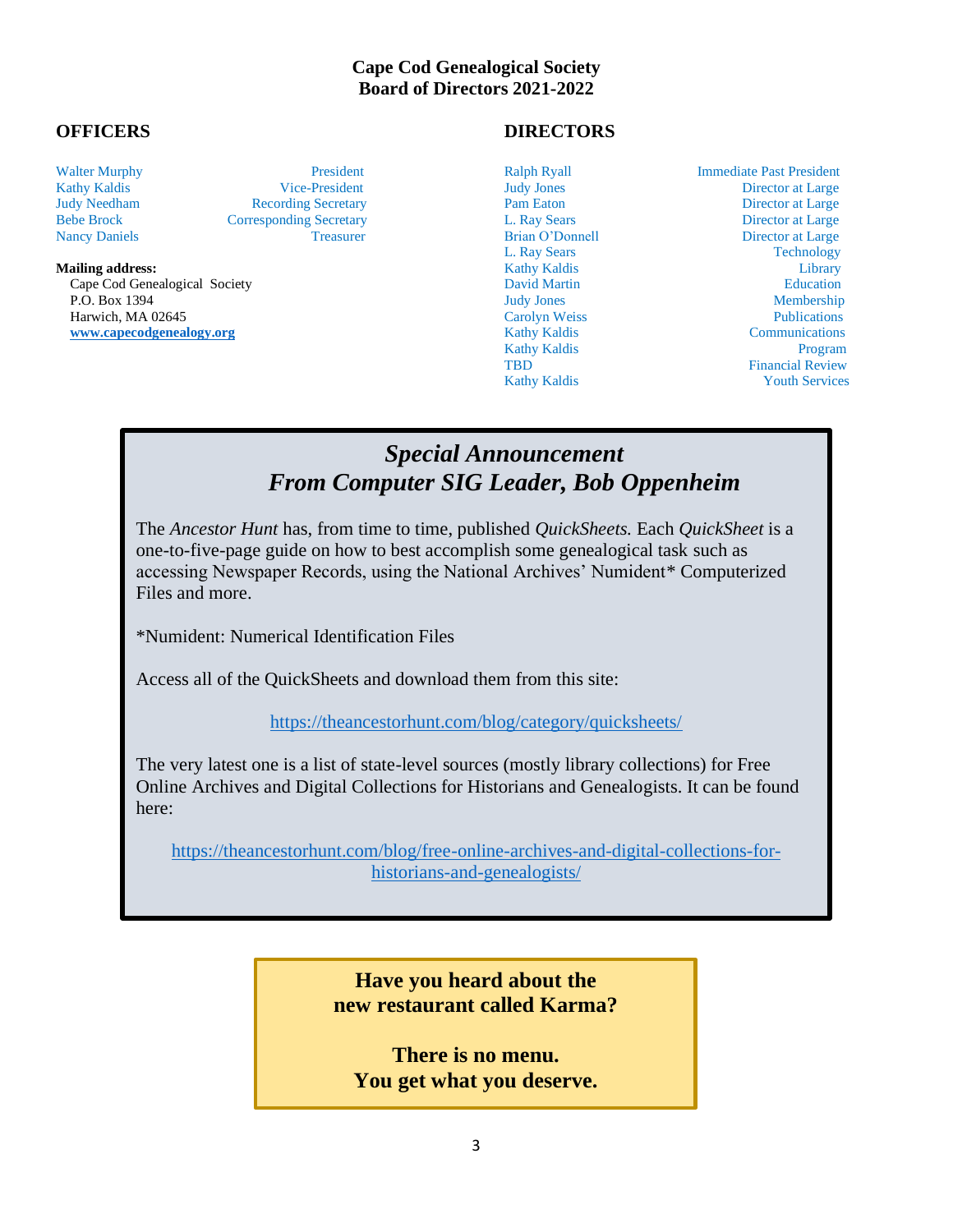#### **Program Summary, May 17, 2022** Written by *David Martin*



**Daily Life in the U.S. Lifesaving Service, Along the Coast of New England in the 19th Century**

> **with Dennis D. Picard**

Dennis Picard began with a look at the logo of the *Lifesaving Service*, which changed its boathook symbol to oars when the Service merged with the U.S. Coast Guard.

On Cape Cod there were nine lifesaving stations in the early 1870s; unfortunately, none of these particular stations has survived to the present day.

Architectural firms were contracted by the government, which then created the specifications for each station's construction. An interesting sidenote is that Chatham's Old Harbor Lifesaving Station dated from 1897. It was removed and floated to its present location south of Provincetown, where the public in the National Seashore grounds, in the summer season, can walk to it and see the interior. It is more elaborate than the early ones from the 1870s.

Another surviving station, originally on Block Island in 1871, can be viewed at the Mystic Seaport Museum in Mystic, Connecticut; this structure is not as plain as others, since it shows some Victorian influences in construction such as gingerbread work and Queen Anne period revival features.

Each station usually had four rooms, an eating-andsitting area, which not only the men of the station, but also rescued survivors of wrecks could occupy; a kitchen with a wood-burning or coal-burning metal stove and iron or tin cookware; a storage area for the rescue boat and other apparatus; and a sleeping area on the second floor where both surfmen and rescued individuals could sleep. The station frequently had a watch tower, from which

men would be on the lookout for ships in distress. Tea, rather than coffee, was served to the survivors of shipwrecks.

For staffing the station, the head was the keeper, who was hired for a full year and was in charge of all activity. Six to eight men were hired as surfmen; these manned the station and were hired for an "active season" (September 1 to May 1). The keeper earned \$200 year in 1878, and the surfmen at first earned \$10 per rescue but later changed to \$50 per month, which was later raised to \$90 per month. The surfmen had to buy their uniforms out of their meager earnings as well as purchase their own toilet paper.

The keeper kept careful records of rescues and the associated supplies needed. The keeper also was responsible for hiring the surfmen, who were often middle-aged men who had had considerable marine experience, often as fishermen who were used to launching small craft into surf.

The surfmen had assigned trails that they would walk to patrol the beach in looking for vessels in distress, usually meeting surfmen from other stations at the point where the different stations' trails intersected. When a surfman came to a shack known as a Halfway House—half of the way on an assigned trail—he would insert his personal tag in a time clock to record his walk, and then leave and continue the patrol.

Flares played an important role in the rescues. What was known as a *Coston Flare* was invented by Martha Coston, the widow of a technical expert. The flares were ignited to tell the people on a ship that they had been seen; they were also used to alert men in a watch tower that a wreck had been sighted and needed rescue, upon which the watcher would then alert surfmen to suit up and launch the rescue craft. Today's flares use some of the same scientific principles as in the original *Coston Flare*.

A *Lyle Gun*, a specialized cannon, was used to send a weighted line from the beach to the mast of a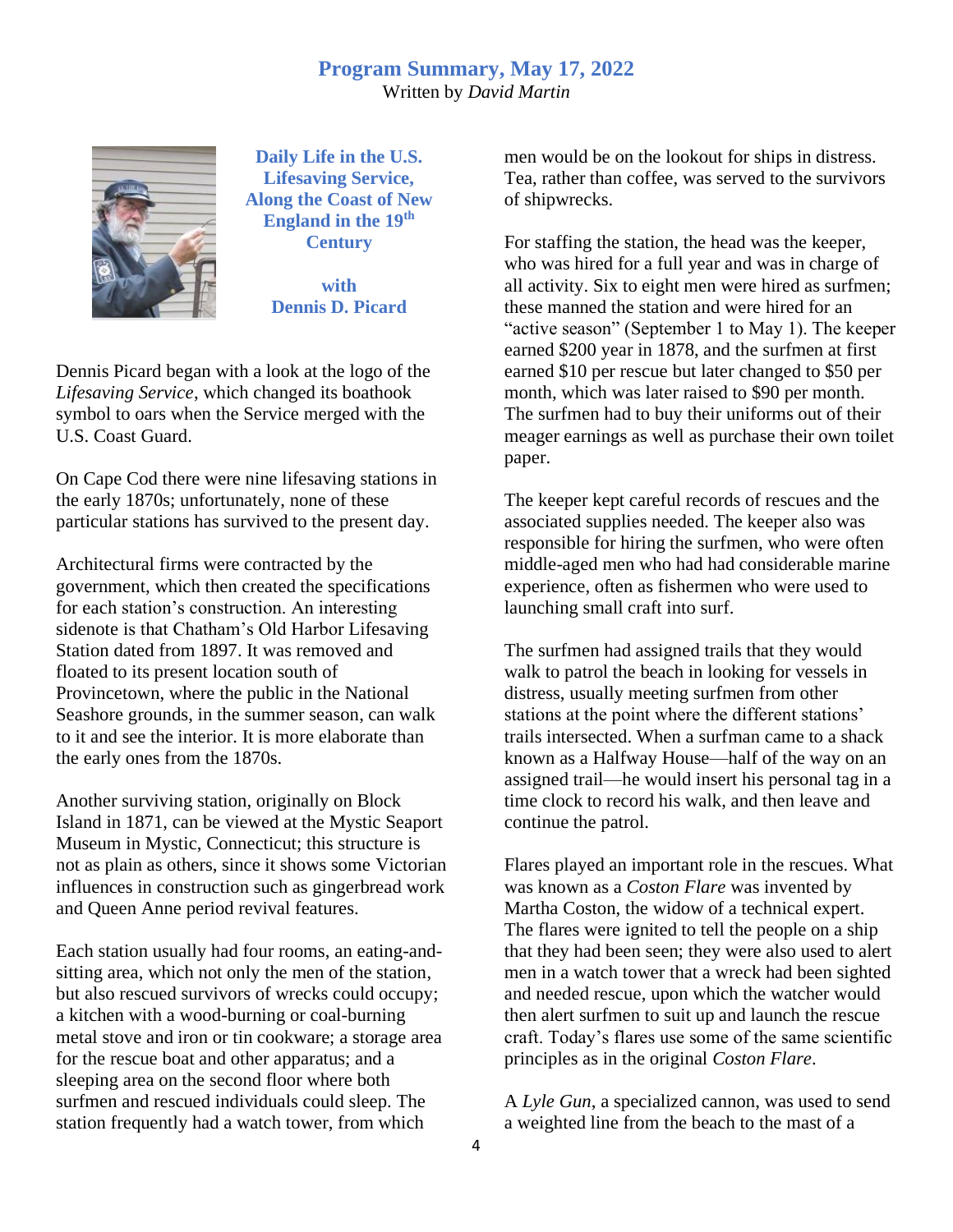foundering ship, which then was pulled to draw a rope back to the beach for a breeches buoy to rescue people, one by one. The *Lyle Gun* was used from 1879 until the 1960s. When someone's body was found washed up and might still be alive, the surfmen would roll the body over to force water out of the lungs.

The large stout wooden dories had built-in air bubbles so that if they capsized, they would float rather than sink. While usually the surfmen had to drag the dory on wheeled rollers from the storage building to the water, some stations used horses to draw the dory on wheels if there was a long distance between the boathouse and the shore. An alternative

to the dory was the metallic life-saving "car," which was a covered craft that would hold individuals being rescued.

The *Lifesaving Service* and another service called the *Revenue Cutter Service* (which patrolled the coastline) were merged in 1915 to form today's *U.S. Coast Guard*. At the time of the merger, keepers then automatically got a pension. Some genealogies exist about those surfmen and keepers who had earned medals for bravery and rescue.

# Member Thoughts Needed

As part of the *50th Anniversary Year of the Society*, a special one-time Commemorative Booklet is being prepared; it will have anecdotes, historical narratives, early members' names, some photographs, thoughts about the meaning of this anniversary, and more. It is expected to appear after the final anniversary event this year, whose date is yet to be decided.

We would now invite all members to send in their thoughts and reflections about the significance of this anniversary for the Society. One hundred words or less would be perfect.

For all who would like to contribute some thoughts, please send in care of David Martin at [davidmartindr@aol.com](mailto:davidmartindr@aol.com) any time before June 15, 2022.

Also, contact David if you have any questions.

Thank you for considering this invitation!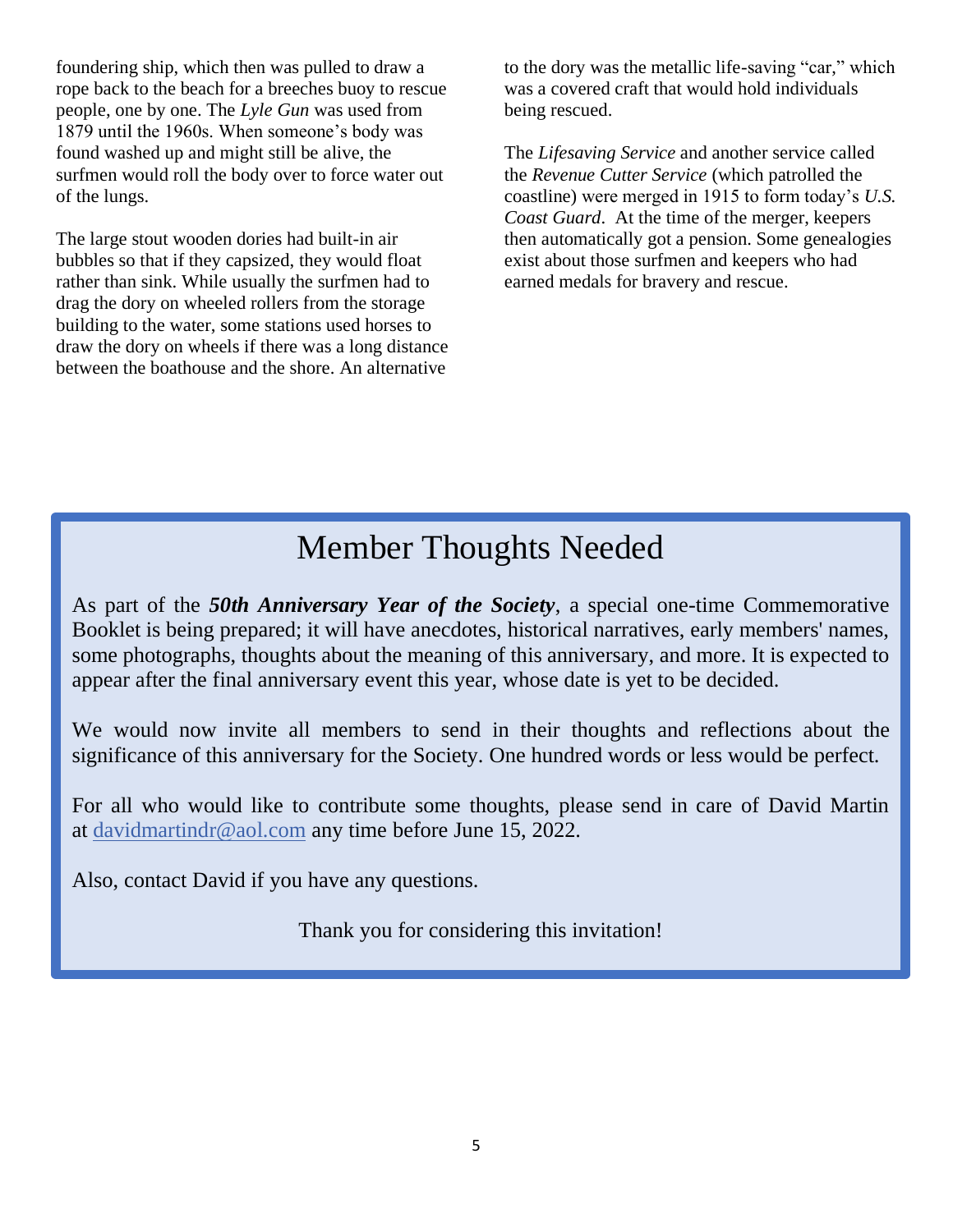# **SIGs – Special Interest Groups**

**SPECIAL INTEREST GROUPS (SIGs)** are informal member gatherings for the purpose of sharing information, research techniques, data and references, regarding specific topics or geographical areas. For more information, please email the SIG leader or visit our website at [www.capecodgenealogy.org.](http://www.capecodgenealogy.org/)



### **Cape C[od F](https://creativecommons.org/licenses/by-sa/3.0/)amilies**

L[eader](https://creativecommons.org/licenses/by-sa/3.0/) **Bebe Brock** [crosby1635@gmail.com](mailto:crosby1635@gmail.com) advises that all are working indep[endent](https://creativecommons.org/licenses/by-nc-sa/3.0/)ly, and carefully following the ongoing announcements from Sturgis Library, [whether o](https://creativecommons.org/licenses/by-sa/3.0/)pen or not (w[here the](https://creativecommons.org/licenses/by-sa/3.0/) group meets) and adhering to any mask requirements. If all goes well, Bebe will be holding meetings, [pos](https://creativecommons.org/licenses/by-sa/3.0/)t-COVID on the fourth Tuesday of th[e month](https://creativecommons.org/licenses/by-sa/3.0/) at 1:00 PM and will let her group know.

#### **Computer Users**

Leader **Bob Oppenheim** [roppen@msn.com](mailto:roppen@msn.com) holds a meeting on the second Tuesday of the month at 10:00 AM (except in July and August). PRE-COVID, these meetings were held at the Dennis Public Library, 5 Hall Street, Dennis Port. We have been meeting virtually using Zoom during COVID. The library has re-opened and we will eventually return to the library, but **not for our June 2022 meeting.** When we do re-convene, meetings will be simulcast on Zoom and all of the SIG members will receive an invitation to participate virtually. Any changes to this arrangement will be emailed to the membership and published in the Newsletter.

*The next Computer SIG will be held on Tuesday, June 14 at 10:00 AM. It will be a Zoom meeting. We will be looking at some big websites that perhaps get less traffic than they deserve. Join us while I try to do them justice.*

#### **DNA**

Leader **Walter Murphy** [wgmgenealogy@gmail.com](mailto:wgmgenealogy@gmail.com) holds a Zoom meeting every other month on the first Tuesday at 1:30 PM. Prior to the Zoom meeting, he sends out both an agenda and a Zoom invitation to register. This is an active group that typically attracts participants of all levels of interest and expertise to each meeting. All sessions begin with a question-and-answer roundtable discussion, divided into two sections: DNA 101 questions/problems followed by time for "old hands." The discussion period is followed by topics of interest.

*The next meeting will be held on Tuesday, June 7 at 1:30 PM and will initially focus on Ancestry's new ethnicity tools, specifically the "ethnicity inheritance" tool known as SideView. If time permits, the group may begin to discuss GEDmatch in greater detail.*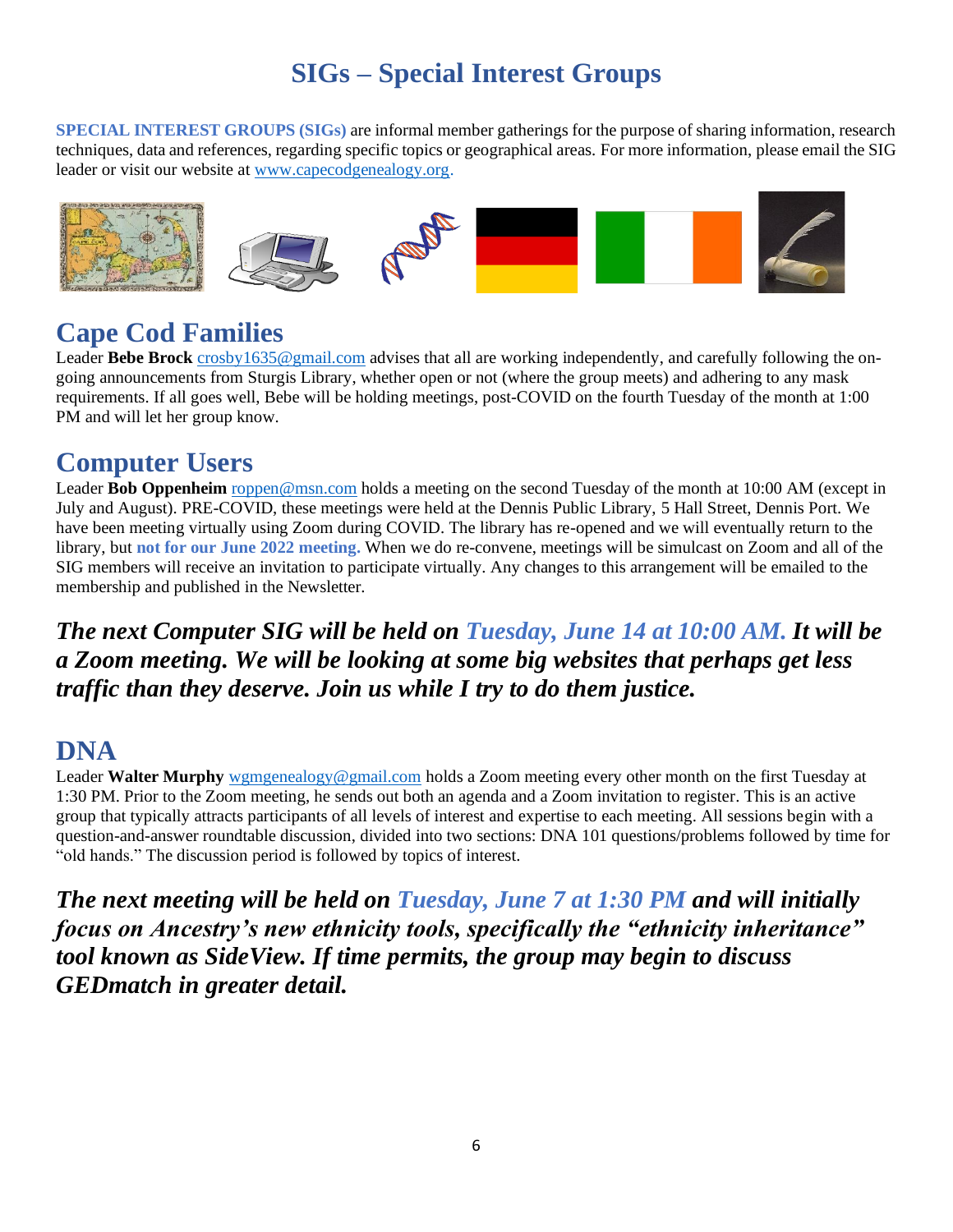#### **German**

Leader **Ann Croston** [acroston125@comcast.net](mailto:acroston125@comcast.net) holds Zoom meetings on the first Tuesday of the month at 10:00 AM. Ann communicates via email and on our Facebook page, Cape Cod Genealogical Society - German SIG, when items of interest come up.

*The next German SIG will be held on Tuesday, June 7 at 10:00 AM. The group is trying to put our ancestors in a time context in Germany, discovering their lives and livelihoods before they emigrated, moving beyond names and dates. There is so much to learn about our ancestors going back a few generations. Ann has recently communicated details about the upcoming meeting with SIG members and has sent along seven handouts to be discussed.* 

## **Irish Research**

Leader **Pat Flaherty** [patcarolegenealogy@gmail.com](mailto:patcarolegenealogy@gmail.com) usually holds a Zoom meeting on the fourth Monday of the month at 10:00 AM, however, gatherings will now be quarterly. Anyone with an interest in Irish genealogy is most welcome. We have members with lots of experience who can help those with little experience. It is a good combination. Our sessions usually include a presentation from a member on available records (either in the United States or in Ireland). We also share strategies for finding those elusive Irish ancestors wherever they may be lurking. There is always time for good discussions during which questions are answered and experiences are shared.

#### *The next Irish SIG will be held on Monday, June 27 at 10:00 AM.*

#### **Writers**

Leader **Pippa Dodd Ryan** [pippa.doddryan@gmail.com](mailto:pippa.doddryan@gmail.com) holds a Zoom meeting on the third Friday of the month at 10:00 AM. Anyone with an interest in sharing their writing with the group regarding personal genealogy or about family members (including pets), anything historical, current event topics, articles of personal satisfaction and more are most welcome. We explore many styles of writing and narrative, even poetry and discovered family letters, as well as discuss the possibilities of publication. Everyone is welcome to participate and share their work, writing tips and techniques. If you do not have anything to share, join us anyway. You may become inspired!

*The Writers SIG will be taking a break in June and July. The next meeting will be held on Friday, August 19 at 10:00 AM.*

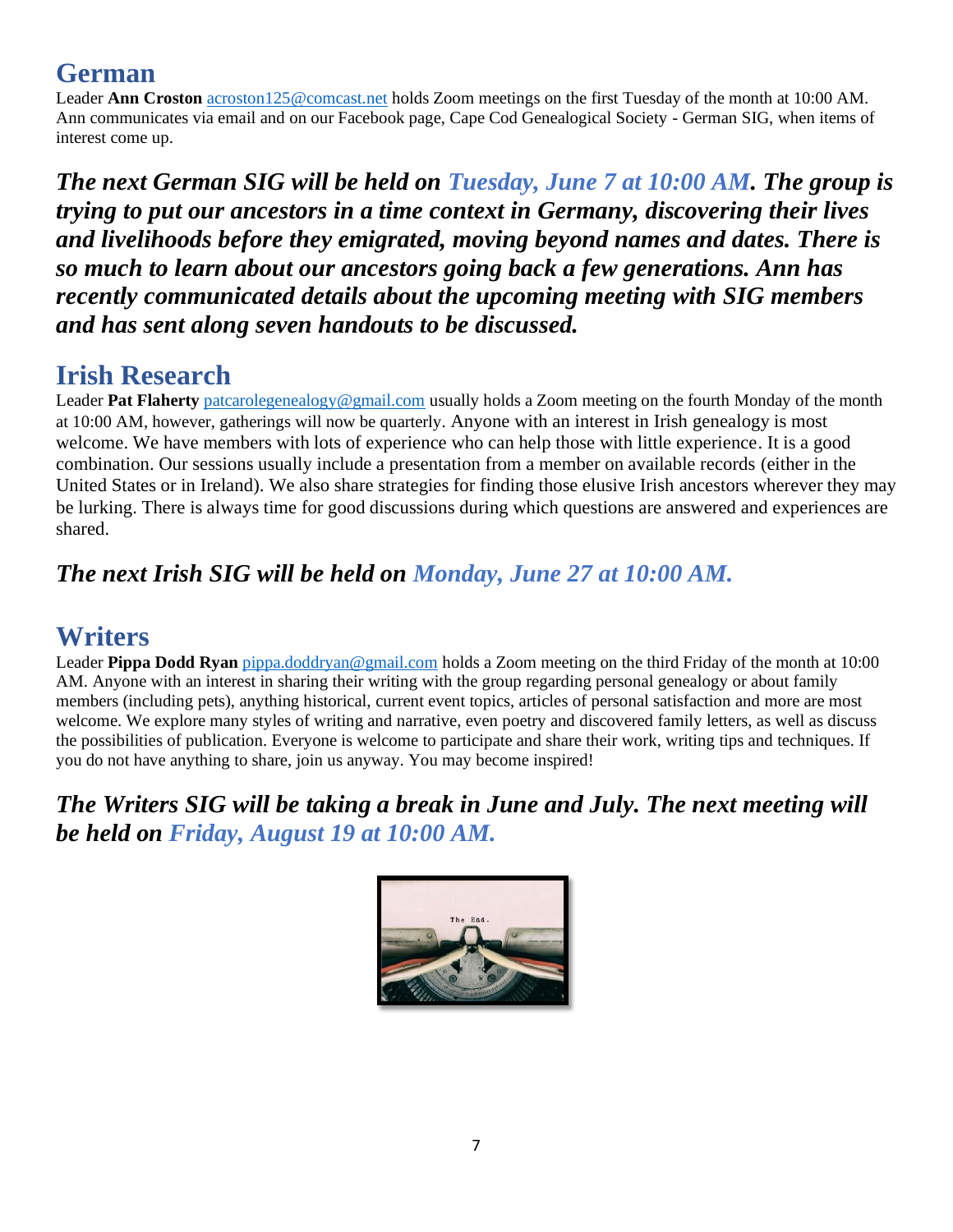# **June 2022 Candidates for Election**



**PRESIDENT (Two Years) B. Judy Fenner**, or just Judy to those that know her. Judy is no newcomer to managing not-for-profits like ours. She has been an active member of our Board where she is serving on the  $50<sup>th</sup>$  Anniversary Committee and is the Chair of the Bylaws Committee. She is a member of the NEHGS and is a Past President of the Falmouth Genealogical Society. She has also been Co-Chair of two NERGC conferences (Portland, Maine and Glastonbury, Connecticut); a speaker at several NERGC conferences; and has taught courses in beginning genealogy. Judy says that she has been researching her family for over 50 years.

Judy has been a member of the Order of the Eastern Star for 35 years where she has held several leadership positions. She was Worthy Grand Matron of Massachusetts,

2002-2003, serving as leader of 10,000 members. She was Chairman of Deputies for Brazil for the General Grand Chapter, 2009-2021, responsible for coordinating Deputies in five regions of Brazil (yes, Judy is bilingual in English and Portuguese). She is currently a member of the Registration Committee and also Chairman of Deputies for Brazil of the General Grand Chapter (the international governing body), 2021-2024. In addition, she has assisted in founding new Chapters, and in assuring compliance with rules and regulations of the Order. Besides her work for the Order of the Eastern Star, she is a member of the National Association of Parliamentarians, the New England Association of Parliamentarians and the George Demeter Unit in Massachusetts, where she is Past President and Past Secretary. And, she is clerk and member of St. Peter's Episcopal Church, on the Vestry and was Co-Warden (term expired January 2022). Breaking down brick walls giving you a pain in the neck? In addition to her other credentials, Judy is a retired physical therapist.

**RECORDING SECRETARY (Two-Years) Patricia "Pat" Merriell.** Pat is a Boston native and currently lives in Centerville. She spent thirty-four years in southeastern Ohio and moved back east in 2013 to care for her mother. Pat joined Ancestry.com in 2016 and has been researching off and on since then. Now that she is retired, Pat hopes to devote more time to her research and do some site visits to relatives for interviews, along with visiting archives and cemeteries. Pat is the mother of two sons and grandmother to four spectacular girls. Pat has worked as a substitute teacher, bookkeeper, real estate broker, and paralegal. She has served as a board member of Habitat for Humanity of Southeastern Ohio and the Centerville Civic Association. Pat is working hard to break through brick walls for her paternal grandfather and maternal great-grandmother.





**DIRECTOR-AT-LARGE (Two-Years) Pam Eaton,** along with her husband, Baird, caught the genealogical bug in 2010 while researching the history of an 1894 family wedding gown in their possession. Pam enjoys writing narrative poetry and, during the pandemic, wrote a poem about Mayflower passenger Stephen Hopkins. The poem was read by a local actor, in Pilgrim costume, filmed by Lower Cape TV and can now be found on YouTube (Search: Stephen Hopkins is my Name). Pam has been an active member of CCGS for several years, has been on the Board as a Director at Large from 2020 to 2022 and is a regular attendee at our meetings and SIGs. She has been our Newsletter Editor for the past two years.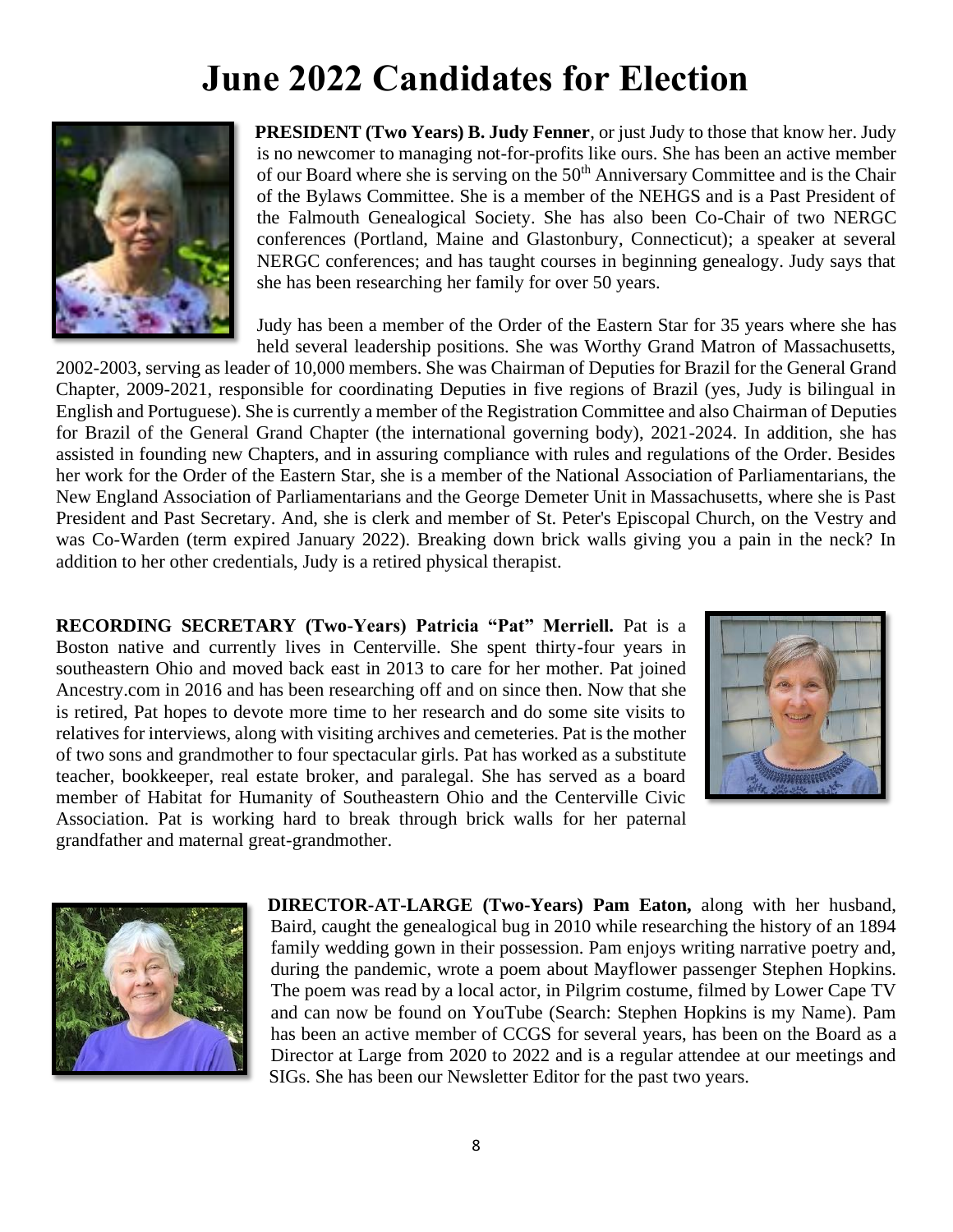**DIRECTOR-AT-LARGE (Two-Years) Brian O'Donnell** has been an active member of CCGS since 2014 when he attended a genealogy class put on by the Society through the Academy for Lifelong Learning. Originally from New York he came to Cape Cod via Okinawa when his father, a career Air Force NCO, was assigned to Otis AFB in the mid-fifties. After graduating from college, he served in the Army and later transferred to the Marine Corps. After retiring from the service, he and his family returned to Cape Cod and acquired a perpetual home improvement project in West Barnstable. Since moving "back home" he has worked as an airline pilot for a regional carrier, served on the board of the Barnstable County Beekeepers Association and has done volunteer construction work with Habitat for Humanity. Having an avid interest in history, he became interested in genealogy through a cousin who was researching the maternal line



of their family. Genealogy seemed like a personalized extension of learning history and a means to chronicle the family story to children and grandchildren. His main area of interest has been his paternal line which originates primarily from Ireland and the New York City area.



**NOMINATING COMMITTEE (One-Year) Judy Jones** is a retired teacher who moved to the Cape almost 15 years ago. One of the first things she did upon arrival was to dig out the research she had started with her sister many, many years ago and then look for a genealogy group that shared her interest. She found us!! Since then, she has served as a NERGC delegate, been on the Board as a Director-at-Large for three years and is now the Chair of the Membership Committee. She is also a member of the Mayflower Society, DAR, Maine Genealogical Society, some other family associations and a couple of historical associations. She reports that she is looking forward to the day that, as Hospitality Committee Chair, she gets to stop at Dunkins to pick up coffee and donuts and welcome you back to in-person meetings.

**NOMINATING COMMITTEE (One-Year) Pat Flaherty.** Pat has been a member of the Cape Cod Genealogy Society since 2016 and currently facilitates the Irish Special Interest Group. Pat began interviewing family members about their lives close to 50 years ago, continuing, as time permitted, during her career in the financial services industry. Upon retirement in 2004, family history became front and center. She describes herself as a life-long student. She holds a B.S. in Management from the University of Massachusetts Boston and an M.B.A. from Northeastern University. She completed the Certificate in Genealogical Research at Boston University in 2010. Having spent summers in Harwich Port when growing up, Pat now splits time between West Harwich and Boston, when she and her husband are not traveling the world.

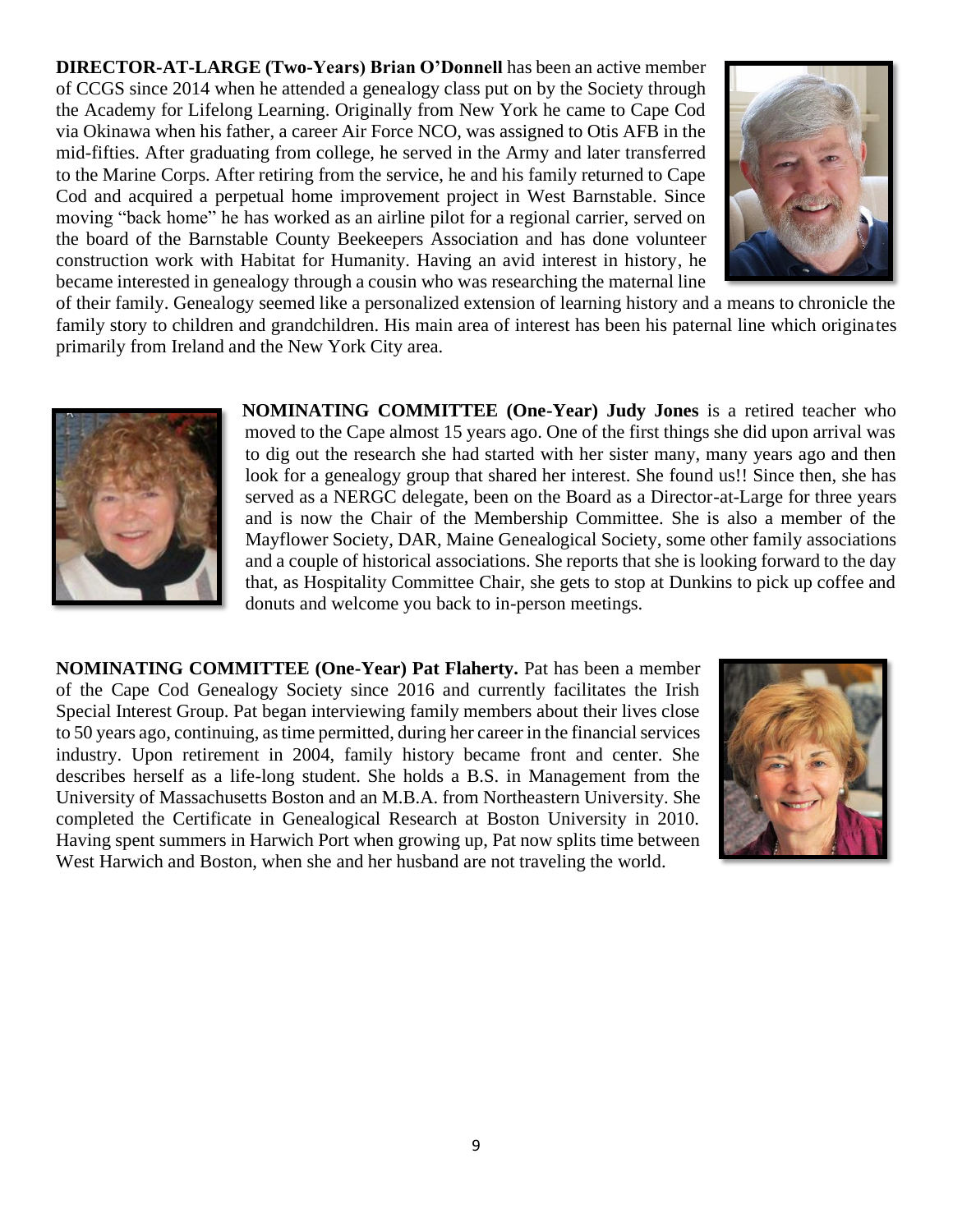#### **NOMINATING COMMITTEE (One Year) Jo Anne Makely.** Jo Anne is a former Mayor, Township of Mahwah, New Jersey; Presidential Appointment, Advisory Board, Federal Regional Council; Chair, Army Corps of Engineers, Ramapo River Basin Committee; Member of Board of Directors and VP, Soule Kindred in America; DAR Genealogical Records Chair for the State of New Jersey; Trustee, Bergen County Genealogical Society; awarded the Joyce Kilmer Outstanding Citizen Award. Her former volunteer experience includes: Chair, Historic Register Committee, Greene County Historical Society; and Chair, Grants Committee, Greene County Council of the Arts. She holds a B.S. from Adelphi University.

Jo Anne has been a member of the NEHGS since 1995 where her positions included: Trustee; Secretary of the Board; Councilor, and member, Nominating Committee; Chair, Human Resources Committee; member, Executive Committee; tour participant, *Great Migration By Sea & By Land* (2015), and *A Golden Land: The Country Houses and Gardens of Buckinghamshire* (2016); member, Charles Ewer Society for Lifetime Giving; and supporter member of the Cornerstone Society for Giving. She is also chair of Genealogical Records for the Massachusetts NSDAR and Historian for the Hannah Winthrop Chapter National Society Daughters of the American Revolution.



**June Splendor: A bench, rosa rugosas, a sandy path, a boat, Cape Cod Bay.**

**Harbor Road East Dennis, MA**